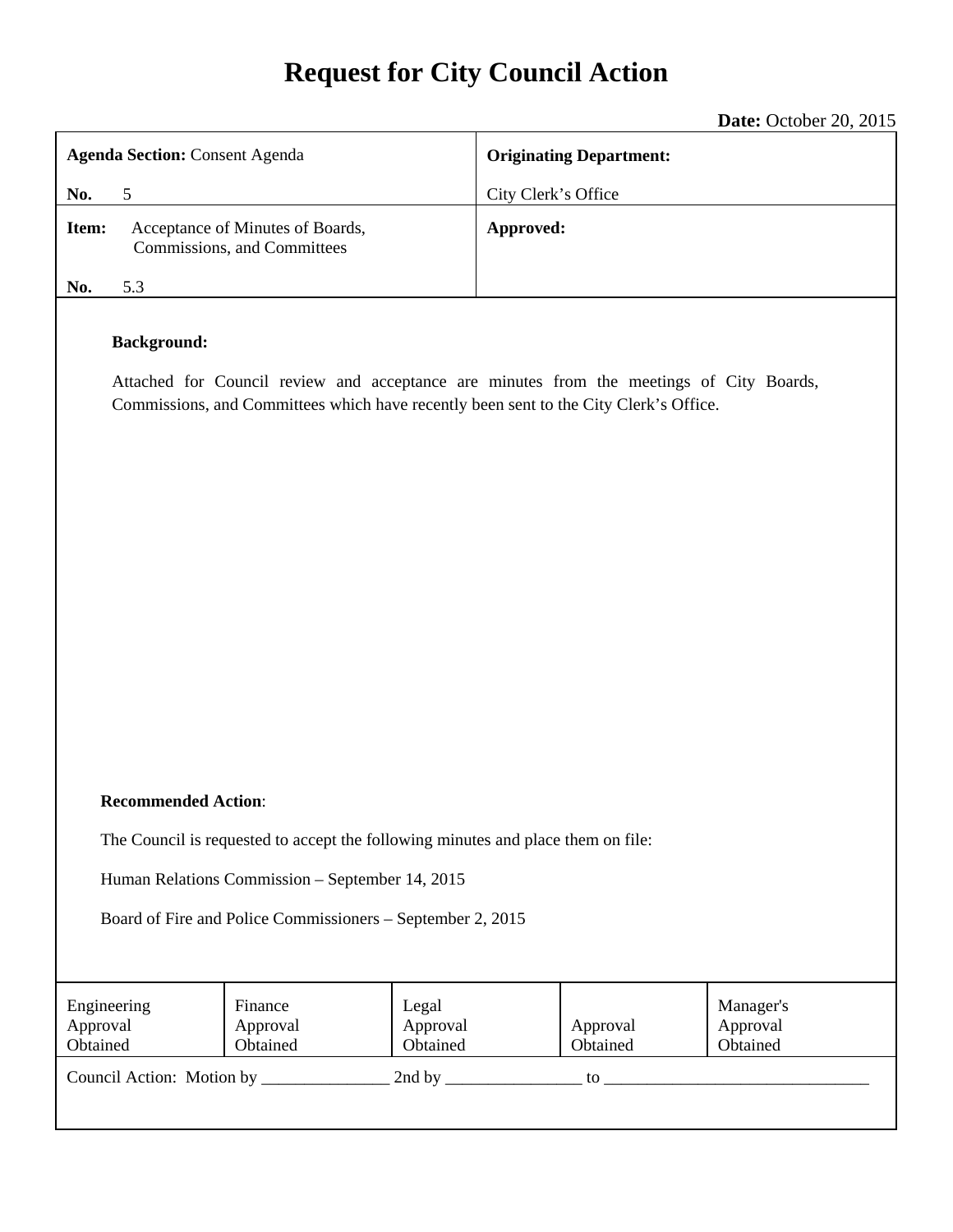## **Carbondale Human Relations Commission**



 Minutes – September 14, 2015 Carbondale Civic Center ~ 5:00 p.m.

**Commissioners Present:** JoshuaKyle Brandon, Joseph Brown, Peg Falcone, Ted Gutierrez, Eric McMillan, Faith Miller, Karriem Shariati, Dora Weaver

**Commissioners Excused**: Diane Daughtery

**Study Circle Staff Present:** Sarah Heyer

**Guests Present:** Dustin Duncan, Melvin Holder, Marleen Shepherd

**Staff Present**: City Manager Kevin Baity, Building Inspector John Lenzini, Commission Secretary Deborah McCoy

\_\_\_\_\_\_\_\_\_\_\_\_\_\_\_\_\_\_\_\_\_\_\_\_\_\_\_\_\_\_\_\_\_\_\_\_\_\_\_\_\_\_\_\_\_\_\_\_\_\_\_\_\_\_\_\_\_\_\_\_\_\_\_\_\_\_\_\_\_\_\_\_\_\_\_\_\_\_\_\_\_\_\_\_\_\_\_\_\_\_

## **CALL TO ORDER**

The meeting was called to order at 5:03 p.m. by Chair Hennrich.

## **MINUTES**

Motion was made by Commissioner Falcone and seconded by Commissioner Brown to approve the minutes of the August 3, 2015 meeting. Motion carried.

## **ANNOUNCEMENTS**

| September 15,            | Press Conference to announce Police Chief appointment, Civic Center, Room<br>$103, 2:00$ p.m.                    |
|--------------------------|------------------------------------------------------------------------------------------------------------------|
| September 16, 17, 18, 19 | "I Can't Breathe" original performance at the Christian Moe Theater, SIUC<br>Campus, 7:30 p.m.                   |
| September 21             | Presentation/Information Gathering on Megabyte Cities, Paul Simon Institute,<br>SIUC Campus, 5:00-8:00 p.m.      |
| November 4               | Illinois Municipal Human Relations Association (IMHRA) quarterly<br>Meeting, Carbondale Civic Center, 10:00 a.m. |

Commissioner Falcone commented that some of the neighborhood associations made every effort to welcome students to Carbondale. Brochures were circulated.

Reverend Ingebritsen will be leaving the Carbondale area

## **ISSUES**

*Police in the Schools* 

HRC Meeting Notes - Page 2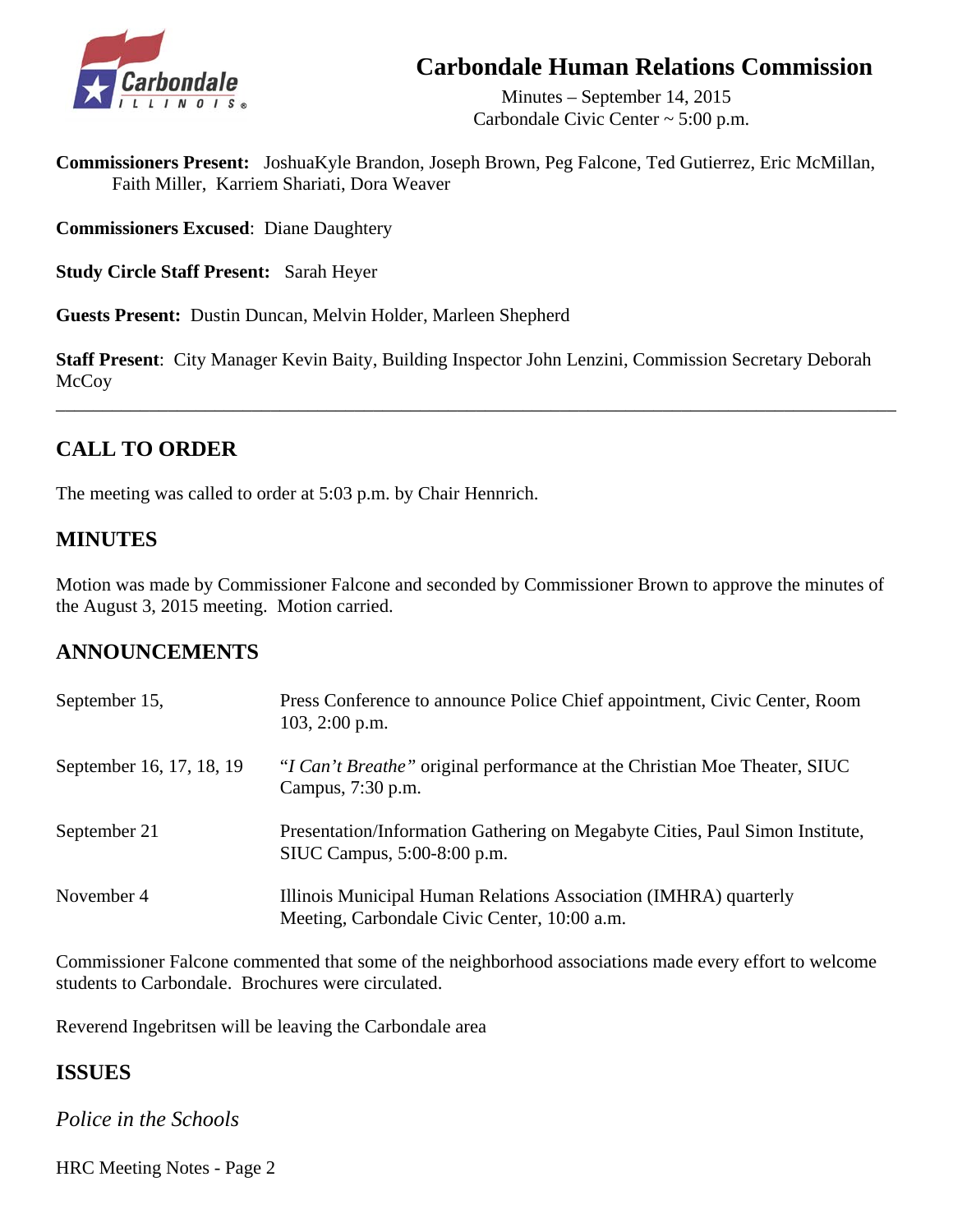#### September 14, 2015

 Commissioners discussed the possibility of a forum. Issues raised included District 95's ongoing contract negotiations with teachers, lack of communication with Superintendent Shimshak and Interim Chief Grubbs, and the appointment of a Police Chief. Commissioners agreed to continue discussion at the next meeting, Commissioner Gutierrez will make contact with the newly named Police Chief, and tentative dates for a forum are November 10 or 12, 2015. A format, similar to the previous forum will be used, and Commissioner Brandon will pull together a plan for the forum based on a two-hour time frame. Commissioner Brandon reported that he has initiated conversation with the Undergraduate Student Government (USG) regarding a forum on campus during the Spring 2016 semester. Commissioner Brandon will present an updated report on the progress with USG.

Commissioner Miller recommended communicating through the Commission's secretary so progress can continue to be made.

#### *Public Education/HRC Website*

 Commissioners Falcone and Weaver confirmed items that are on the website including minutes and links to other agencies and organizations.

## *Public Forums/Events – Community Policing*

Discussion of the Community Policing forum was done under the Police in Schools agenda item. The proposed dates are November 10 or 12.

#### *Solar Bear Incident*

Chair Hennrich expressed concerns indicating that the event has something to do with the relationship between the police and the community. City Manager Baity read a press release that contained information regarding arrests and citations issued. The City Manager commented that Aspen Court was supposed to have its own security. Commissioners indicated that they were pleased that no one was really hurt, and police officers only had to use spray to protect themselves and others. Chair Hennrich stated that he felt the spray may have been used inappropriately. Mr. Lenzini commented that an order to disperse was given, and individuals should follow that directive. Commissioners expressed concern that there are other human rights issues that need to be addressed, and that HRC appeared to be moving in the wrong direction focusing so much on the police when there is no discrimination or an infringement on someone's rights.

## *Annual Report*

 Chair Hennrich stated that he is just about done with the draft and will have it submitted to the Commission's secretary by September 23, and ready to review and approve at the October meeting.

## **Public Comments**

 Mr. Holder commented that educating the public regarding their rights and police procedures and policy is a good thing. He indicated he was aware of the reason HRC was established, but it is being micromanaged and limited in what it could be doing. Many of the community do not feel well served. He questioned how City staff communicates with different segments of the community, so that all people in the community have information. Mr. Holder spoke on the importance of getting feedback on police in the schools from parents, churches, school administrators and teachers, and the community. HRC Meeting Notes - Page 3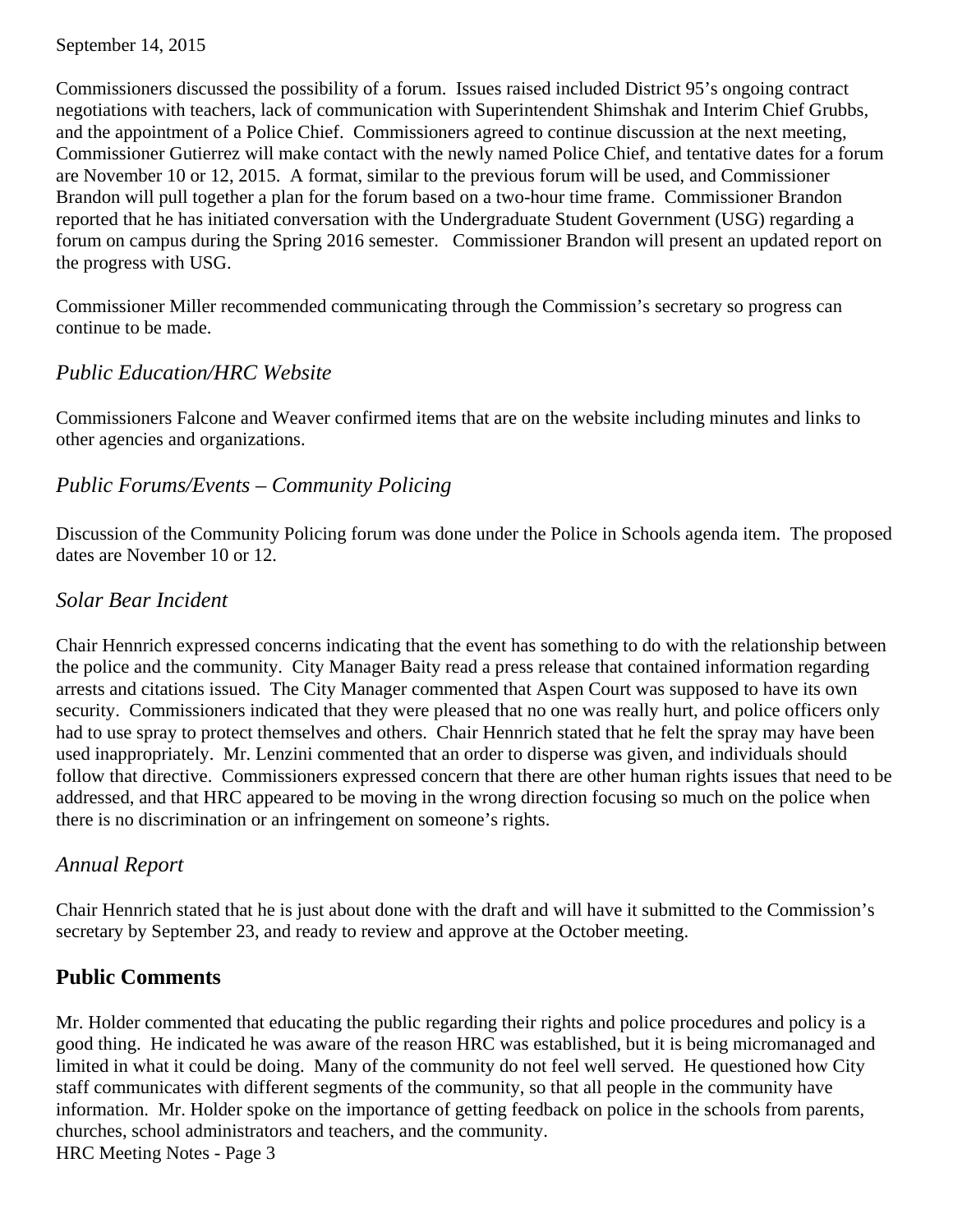## **PROCESS ASSESSMENTS**

#### *Neighborhood Action Group*

 Coordinator Heyer reported the group met and a lot of the discussion was on over occupancy and relations between landlords and tenants. As a result, some changes were made in leases. The group is looking at how a copy of the lease could be part of the inspection program and how late fees for failure to comply with inspections could be put into place.

#### *Non-Violent Carbondale Project*

Coordinator Heyer reported that a Non-violent Campaign scheduled for September 20-27, 2015.

## *Racial Justice Coalition*

 Coordinator Heyer commented on the presentation given by Superintendent Shimshak on the Community Growth Plan. He is scheduled to give a presentation to the public on the plan.

#### *Sparrow Coalition Report*

 Ms. Shepherd reported that the biggest concern is the budget impasse in Springfield and the dire effects is having on social service agencies. A list of southern Illinois social service agencies that are closing are kept on their website. Every shelter in this area is seeing reduction in staff hours. When and if funding is restored, reopening something that has been closed is very difficult and there will be some lasting impact on the social service agency structure. Some agencies and organizations have stepped up campaigns for private donations to keep things going. On September 28, the founder of Micro-Opportunity Builders of Eugene, OR will be here to speak on providing housing at the Carbondale Library at 5:30 p.m. In the fall, the Sparrow Coalition will be reforming action teams, and one of the teams will focus on housing for Carbondale. Commissioner Brown spoke about the challenge to ministers in the Carbondale community to take care of their own – the least of these, the Sparrows. Commissioners discussed various locations that might be considered for housing.

#### *Law Enforcement*

City Manager Baity spoke about the staff training scheduled for the end of September and the Evidence Module which is the last of the new computer software to be installed. He reported on the reinstatement of the Citizens Police Academy and indicated that applications for participation were being accepted.

#### *Items for City Council*

## **ADJOURNMENT**

Next meeting – October 5, 2015. Motion was made by Commissioner Gutierrez and second by Commissioner Brandon to adjourn. The meeting was adjourned at 6:40 p.m.

Recorded by Deborah McCoy \_\_\_\_\_\_\_\_\_\_\_\_\_\_\_\_\_\_\_\_\_\_\_\_\_\_\_\_\_\_\_\_\_\_\_\_\_\_\_\_